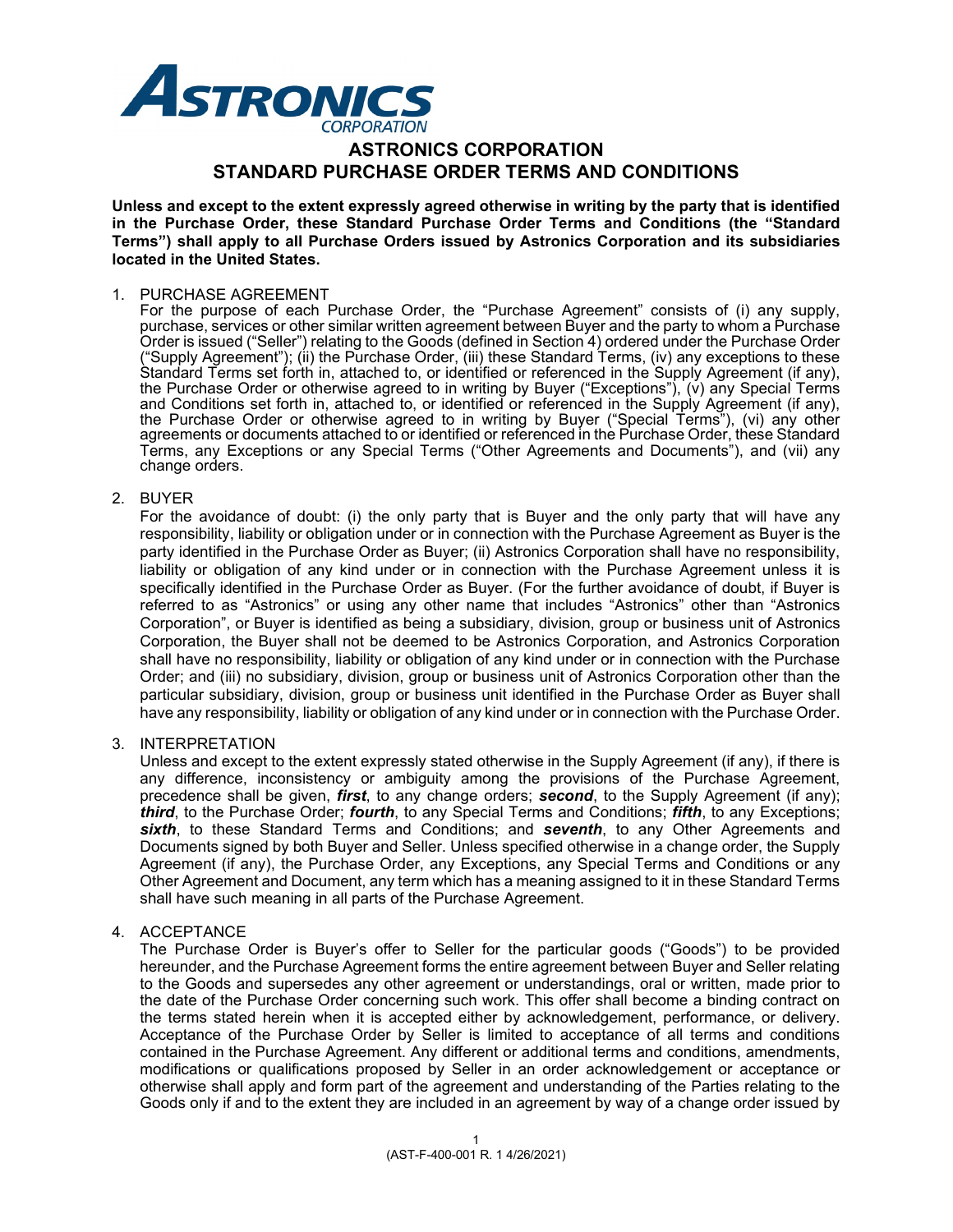

Buyer and accepted by Seller. Nothing in any invoice, shipping document or other similar document that differs from or conflicts with the Purchase Agreement or these Standard Terms shall apply or form part of the agreement and understanding of the parties relating to the Goods.

## 5. PACKING – SHIPPING

All Goods shall be prepared for shipment and packed to prevent damage or deterioration, with shipment secured from the lowest transportation rates, in compliance with carrier tariffs. No charges will be paid by Buyer for preparation, packing, crating or cartage unless separately stated in the Purchase Order. All shipments to be forwarded on one day via one route shall be consolidated. Each container shall be consecutively numbered and marked with purchase order and part numbers. Container and purchase order numbers shall be indicated on bills of lading. Packing slips showing the purchase order number, shall be attached to the No. 1 container for each shipment. Any Goods sold f.o.b. place of shipment shall be forwarded prepaid or collect as directed by Buyer. Seller shall make no declaration concerning value of Goods shipped, except on Goods where tariff rate(s) are dependent upon a released or declared value, in which event such value shall be released or declared at the maximum value for the lowest rate(s).

### 6. SHIPMENT – DELIVERY

Delivery of Goods shall be in accordance with the applicable Incoterm (as defined in Incoterms 2020 published by the International Chamber of Commerce) or other delivery term specified in the Supply Agreement (if any), the Purchase Order or any Special Terms. Time is of the essence in the performance of the Purchase Agreement. Shipments or deliveries or performance of services shall be strictly in accordance with the delivery schedule specified in the Supply Agreement (if any), the Purchase Order or any Special Terms. If it appears Seller will not meet such schedule, then in addition to Buyer's other remedies, Seller shall promptly accelerate work and notify Buyer in writing of any delay and, if requested by Buyer, ship via air or expedited routing to avoid or minimize delay to the maximum extent possible, the added cost to be borne by Seller. Goods are not to arrive at Buyer facilities late or more than five (5) business days prior, unless otherwise specified, to the scheduled delivery date reflected on an individual purchase order.

## 7. FORCE MAJEURE AND NOTICE OF LABOR DISPUTES

- a. Neither party shall be liable for any delays in delivery or payment caused by circumstances beyond its control including acts of God or of the public enemy, acts of the United States Government, fire, floods, epidemics, quarantine restrictions, strikes, or embargoes. When any delays in delivery will occur or are anticipated, Seller shall immediately give notice thereof to Buyer.
- b. Whenever an actual or potential labor dispute is delaying or threatening to delay the performance of the Purchase Order, Seller shall immediately give written notice thereof, including all relevant information with respect thereto, to Buyer.

## 8. INVOICES – PAYMENT

- a. Invoices shall not be issued, nor payments made prior to shipment, unless otherwise stated. Individual invoices must be issued for each shipment under the Purchase Order. Unless otherwise stated in the Purchase Order or any Special Terms, payment terms are Net 45 from date of invoice. Buyer reserves the right to accept more favorable payment terms if presented by Seller. Discount invoices will be payable based on applicable discount period computed from the date of scheduled or actual delivery of the Goods ordered or the date of receipt of the correct invoice, whichever is later. Unless freight and other charges are itemized, any discount will be taken on full amount of invoice. All payments are subject to adjustment for shortage or rejection.
- b. If Buyer is disputing an invoiced amount, Buyer may withhold payment of the disputed amount until the dispute is resolved.
- c. All amounts due or to become due from Buyer to Seller shall be subject to deduction or set-off by Buyer by reason of any claim or counterclaim it or any of its affiliates may have arising out of the Purchase Order or any other purchase order, agreement or transaction with Seller or any of its affiliates.
- d. Neither payment for nor use or inspection of Goods by Buyer or any of its affiliates shall be deemed to be acceptance by Buyer of such Goods by Buyer. Payment to Seller shall not release or relieve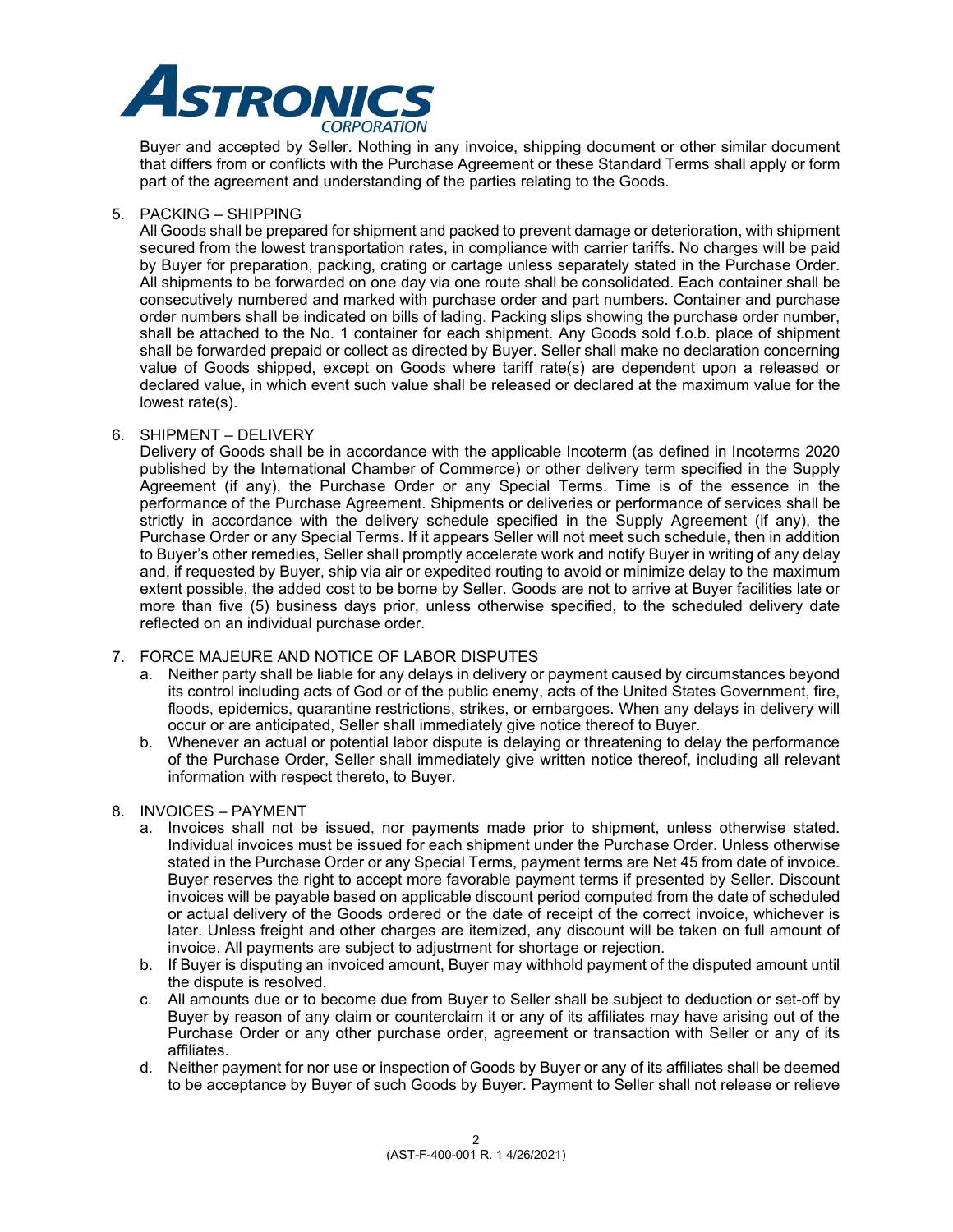

Seller of any of its liabilities and obligations under the Purchase Order. Payment of an invoice shall not prejudice Buyer's right to dispute such invoice at any time thereafter.

## 9. PRICES

- a. The prices payable by Buyer for the Goods ordered shall be the prices stated in the Purchase Order. Except for any adjustments that may be provided for in the Supply Agreement (if any), the Purchase Order or in any Special Terms, all prices are fixed and firm. Prices include and cover all design and engineering work, tooling, dies, equipment, materials, parts and components, testing, certifications, packaging, packing, crating, labeling, handling, storage and services related to such Goods, unless otherwise specified.
- b. Seller warrants that the prices of the Goods covered by the Purchase Order are not in excess of Seller's lowest prices in effect on the date of the Purchase Order for comparable quantities of similar Goods.
- c. Unless otherwise expressly stated, all prices are in U.S. Dollars.
- 10. WARRANTIES

In addition to any other express or implied warranties or warranties set forth in these Standard Terms, the Special Terms or a Supply Agreement, Seller warrants that all Goods delivered under the Purchase Order will (i) be merchantable, (ii) be free from defects in materials and workmanship, (iii) comprise only materials and goods which are new and of recent manufacture, (iv) conform to the requirements of the Purchase Agreement including but not limited to, the applicable descriptions, specifications and drawings, (v) be free from defects in design and (vi) be suitable for the purposes intended by Buyer. Buyer's approval of a design furnished by Seller shall not relieve Seller of its obligations under this warranty. Seller's liability under this warranty clause shall include, but is not limited to, at Buyer's election, rework, replacement, or return for credit all defective or nonconforming Goods, the payment of all removal and re-installation costs not to exceed twenty percent of the price paid for the Good(s), and the payment of all packing and transportation costs attributable to accomplishment of the above, all at Seller's expense. The warranty of Seller, together with its service warranty and guarantee, if any, shall run to Buyer and its customers.

## 11. APPROVED SOURCES; COUNTERFEIT PARTS PREVENTION

- a. Definitions.
	- i. "Counterfeit Parts" shall mean a part, component, module, or assembly whose origin, material, source of manufacture, performance, or characteristics are misrepresented. This term includes, but is not limited to, (A) parts that have been (re)marked to disguise them or falsely represent the identity of the manufacturer, (B) defective parts and/or surplus material scrapped by the original manufacturer, and (C) previously used parts pulled or reclaimed and provided as "new".
	- ii. As used herein, "authentic" shall mean (A) genuine; (B) from the legitimate source claimed or implied by the marking and design of the products offered; and (C) manufactured by, or at the behest and to the standards of, the manufacturer that has lawfully applied its name and trademark for that model/version of the material.
	- iii. "Independent Distributor" shall mean a person, business, or firm that is neither authorized nor franchised by an Original Component Manufacturer ("OCM") to sell or distribute the OCM's products but which purports to sell, broker, and/or distribute such OCM products. Independent Distributors are also referred to as un-franchised distributors, unauthorized distributors, and/or brokers.
- b. Seller represents and warrants that only new and authentic materials are used in Goods required to be delivered to Buyer and that the Goods delivered contain no Counterfeit Parts. No other material, part, or component other than a new and authentic part is to be used unless approved in advance in writing by Buyer. To further mitigate the possibility of the inadvertent use of Counterfeit Parts, Seller shall only purchase authentic parts/components directly from the Original Equipment Manufacturers ("OEMs") or through the OEM's authorized distribution chain. Seller must make available to Buyer, at Buyer's request, OEM documentation that authenticates traceability of the components to that applicable OEM. Purchase of parts/components from Independent Distributors is not authorized unless first approved in writing by Buyer. Seller must present complete and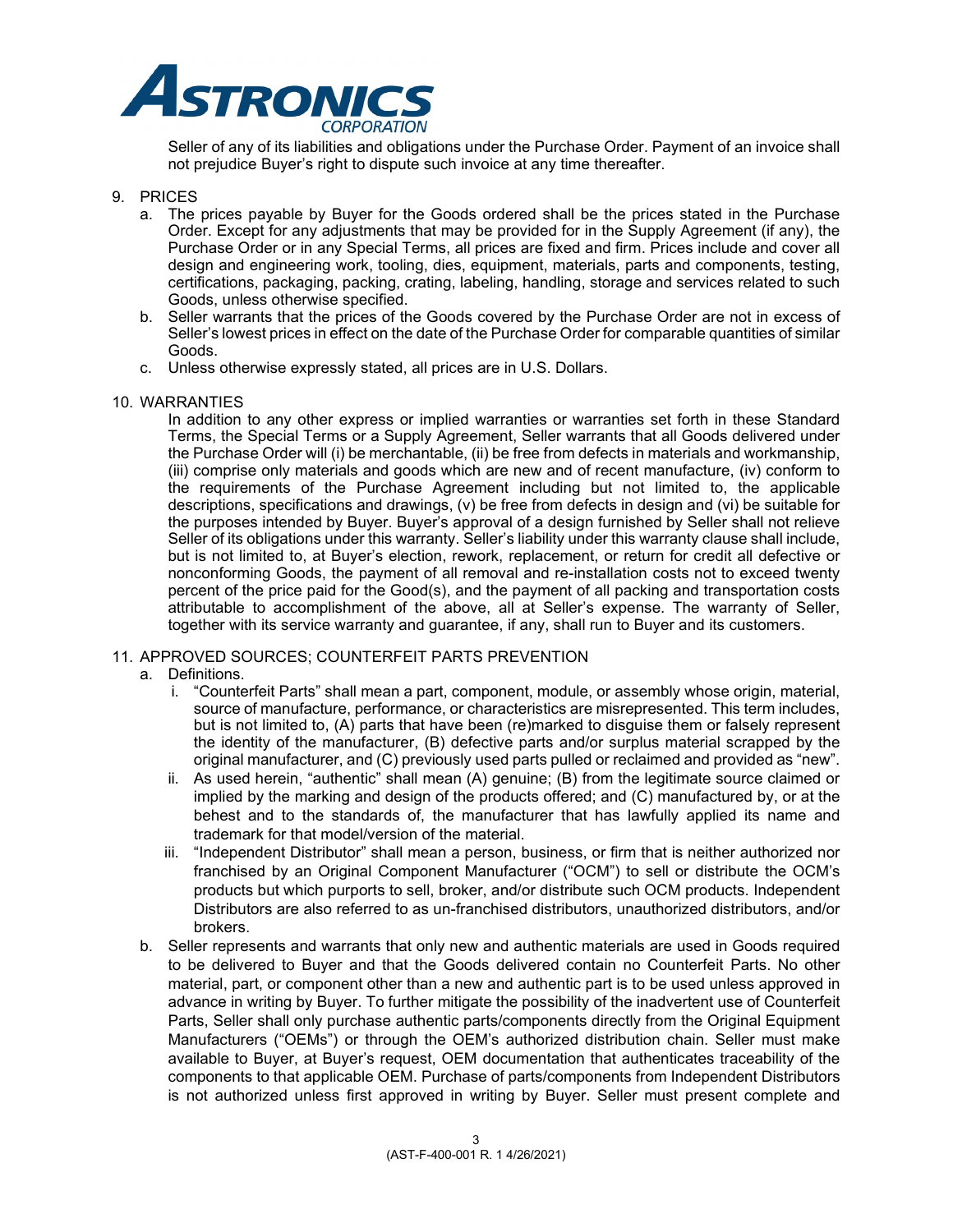

compelling support for its request and include in its request all actions to ensure the parts/components thus procured are legitimate parts. Buyer's approval of Seller request(s) does not relieve Seller's responsibility to comply with all Purchase Agreement requirements, including the representations and warranties in this paragraph.

- c. Seller shall maintain a documented system in accordance with SAE AS5553 and SAE AS6174 as applicable (policy, procedure, or other documented approach) that provides for prior notification and Buyer approval before parts/components are procured from sources other than OEMs or through the OEM's authorized distribution chain. Seller shall provide copies of such documentation for its system for Buyer's inspection upon Buyer's request.
- d. Acceptance of the Purchase Order constitutes confirmation by Seller that it is either the Original Equipment Manufacturer (OEM), Original Component Manufacturer (OCM), or a franchised or authorized distributor of the OEM/OCM for the Goods herein procured, unless otherwise specified. Seller further warrants that OEM/OCM acquisition documentation that authenticates traceability of the components to that applicable OEM is available upon request. If Seller is not the OEM/OCM or a franchised or authorized distributor, Seller confirms by acceptance of the Purchase Order that each Good supplied to Buyer has been procured from the OEM/OCM or a franchised or authorized distributor of the OEM/OCM. Seller further warrants that OEM/OCM acquisition traceability documentation is accurate and available to Buyer upon Buyer's request.
- e. Seller shall flow the requirements of this Section 11 to its subcontractors and suppliers at any tier for the performance of the Purchase Agreement.
- f. Seller's quality system and counterfeit avoidance procedures are subject to review and analysis with appropriate notice by the Buyer representative and/or authorized Government representatives. This includes surveillance of products, systems, procedures, facilities and records associated with components they have purchased. The responsibility for quality functions and counterfeit avoidance procedures shall be clearly identified within Seller's organization. Personnel performing these functions shall have sufficient authority and independence to evaluate the problems and to initiate and recommend corrective action.

## 12. INSPECTION

All Goods covered by the Purchase Order shall be subjected to inspection and test by Buyer and its customers to the extent practicable at all times and places including the place and period of manufacture. Buyer or its representative (customer, regulatory agency, etc.) may have access for review and/or inspection of the plant or plants of Seller or of any of Seller's subcontractors engaged in the performance of the Purchase Agreement. Seller shall provide, without additional charge, all reasonable facilities and assistance for such inspections and tests. Any such inspection or test by Buyer or its customer shall be performed in such a manner as not to unduly delay the work. No inspection, test, approval (including design approval), or acceptance of Goods ordered shall relieve Seller from responsibility for defects or other failures to meet the requirements of the Purchase Agreement. All Goods are subject to final inspection and acceptance by Buyer at destination not withstanding any prior payment or inspection at source and such inspection will be made within a reasonable time after delivery.

## 13. REJECTION

Buyer shall have the right to reject, require correction or accept with an equitable adjustment in the price any Goods delivered hereunder which are defective or otherwise not in strict conformance with the requirements of the Purchase Agreement. Buyer shall notify Seller of such rejections or other actions and at Buyer's election and Seller's risk and expense such Goods shall be held by Buyer or returned to Seller for credit, refund, rework, or replacement as directed by written instructions from Buyer. No replacement or correction of defective Goods shall be made by Seller unless agreed to in writing by Buyer.

#### 14. TITLE AND RISK OF LOSS

Title and risk of loss or damage to each Good shall pass to Buyer upon delivery in accordance with the applicable Incoterm; provided, however, (i) if Buyer issues a notice of rejection for a Good pursuant to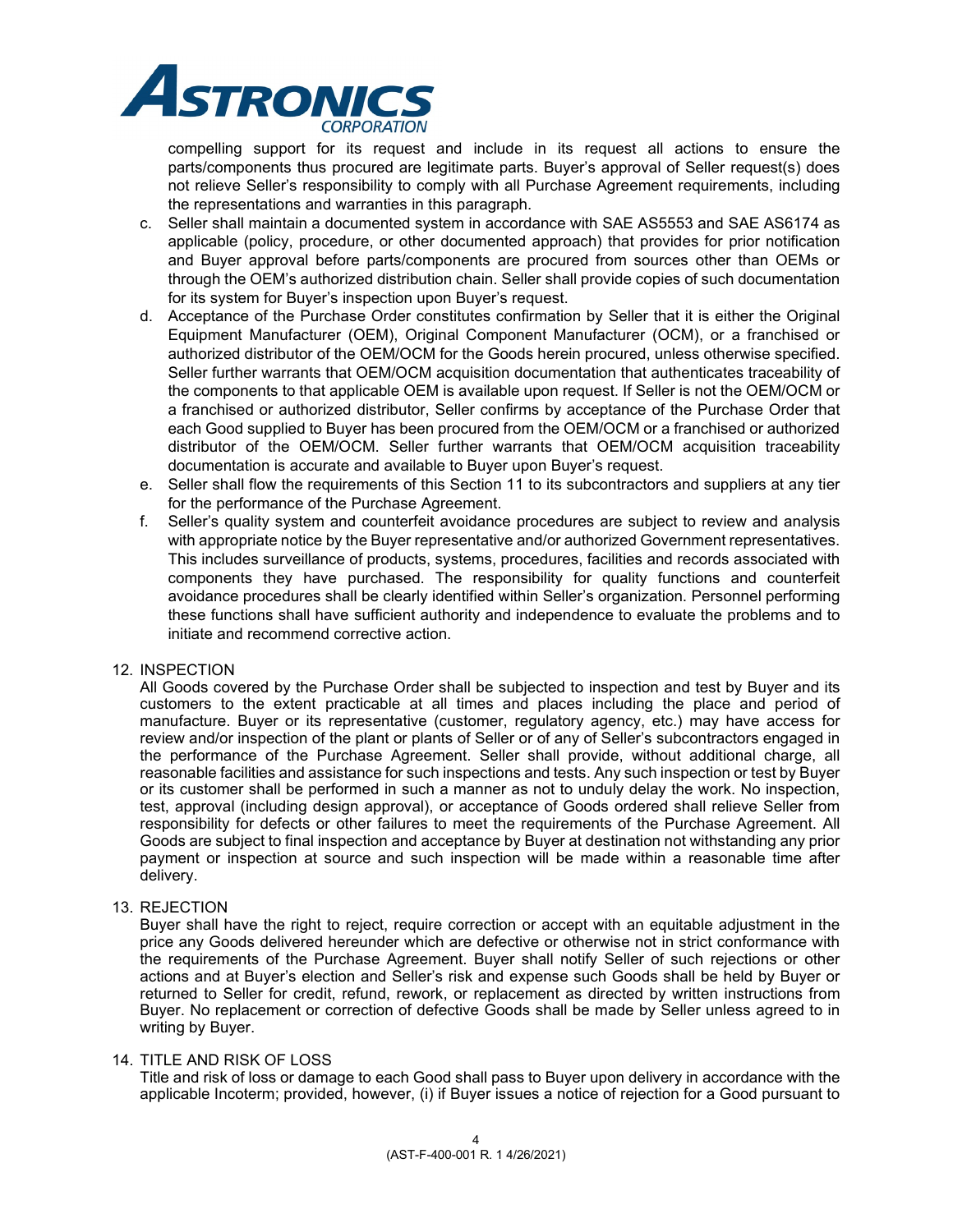

Section 13, then notwithstanding the applicable Incoterm, title and risk of loss or damage to such Good shall revert to Seller; (ii) if and to the extent Buyer makes any payment for a Good prior to delivery in accordance with the applicable Incoterm, title to such Good shall vest in Buyer at the time of payment (but risk of loss or damage shall remain with Seller); and (iii) notwithstanding the applicable Incoterm, Seller shall bear all risk or loss or damage to a Good due to improper or inadequate packaging, packing, crating or marking or to errors in shipping documents unless and except to the extent attributable to acts, errors or omissions of Buyer.

## 15. CHANGES

Buyer may at any time by written notice make changes within the general scope of the Purchase Agreement in any one or more of the following: (i) drawings; (ii) designs; (iii) specifications; (iv) method of shipping or packing; (v) place of inspection, delivery or acceptance; (vi) quantities; and (vii) schedules. Seller shall proceed immediately to perform the Purchase Agreement as changed. If any such change causes an increase or decrease in the cost of, or time required for performance of any part of the work under the Purchase Agreement an equitable adjustment in the Purchase Agreement price and/or delivery schedule will be made. Any claim for adjustment under this section will be deemed to be waived unless asserted in writing (including the amount of the claim) and delivered to Buyer within twenty (20) days from the date of receipt of Seller of the change order or written notice or within such further time as may be agreed upon by the parties.

### 16. INTELLECTUAL PROPERTY

- a. Seller shall not make any unauthorized use of any third-party intellectual property or incorporate or otherwise use any unauthorized third-party intellectual property in the Goods or services provided to Buyer. Seller shall save Buyer, its agents and customers, and users of its products harmless from all loss, damage and liability which may be incurred on account of infringement or alleged infringement of any third party intellectual property rights, including without limitation any United States or foreign patent, copyright, trade secret, trade or other mark arising out of the manufacture, sale or use of such Goods or services by Seller, Buyer, Buyer's agents or customers, or users of its products. Seller shall, at its own expense, defend all claims, suits and actions against Buyer, its agents or customers, or users of its products in which such infringement is alleged, provided Seller is duly notified of such claims, suits and actions.
- b. To the extent any Good incorporates or makes use of any patent, copyright, trade secret or other intellectual, industrial or proprietary right of Seller or any of its suppliers or subcontractors, Buyer, each of its affiliates, each of its and their respective customers, and each other user, distributor, seller or reseller of such Good shall have and be granted an irrevocable, perpetual, non-exclusive, fully paid, royalty-free, world-wide right and license (with right of sublicense) under such patent, copyright, trade secret or other intellectual, industrial or proprietary right to use, distribute, sell, resell, support and modify such Good as and to the extent Buyer, any of its affiliates, any of its or their respective customers, or any other user, distributor, seller or reseller of such Good may in its sole discretion determine to be necessary, desirable or appropriate.

## 17. ASSIGNMENT, DELEGATION AND SUBCONTRACTS

No assignment of any rights, including rights to moneys due or to become due hereunder, nor any delegation of duties, obligations or liabilities under the Purchase Agreement shall be binding upon Buyer until Buyer's written consent thereto has been obtained. No Goods to be delivered under the Purchase Order shall be procured by Seller from a third party in completed or substantially completed form without Buyer's prior written consent. For this purpose, assignment shall include any change in the control of Seller; provided that in the case of a voluntary change in control, if Seller provides Buyer not less than 90 days advance written notice of such change in control and Buyer has not objected to such change in control within that notice period, Buyer shall be deemed to have consented to such change in control.

#### 18. TERMINATION

By written notice directed to Seller, Buyer may terminate for Buyer's convenience all or any part of the Purchase Order. In such event, the Purchase Order price shall be equitably adjusted: provided, such adjustment shall not exceed the Purchase Order total price, nor allow any amount for cost or anticipated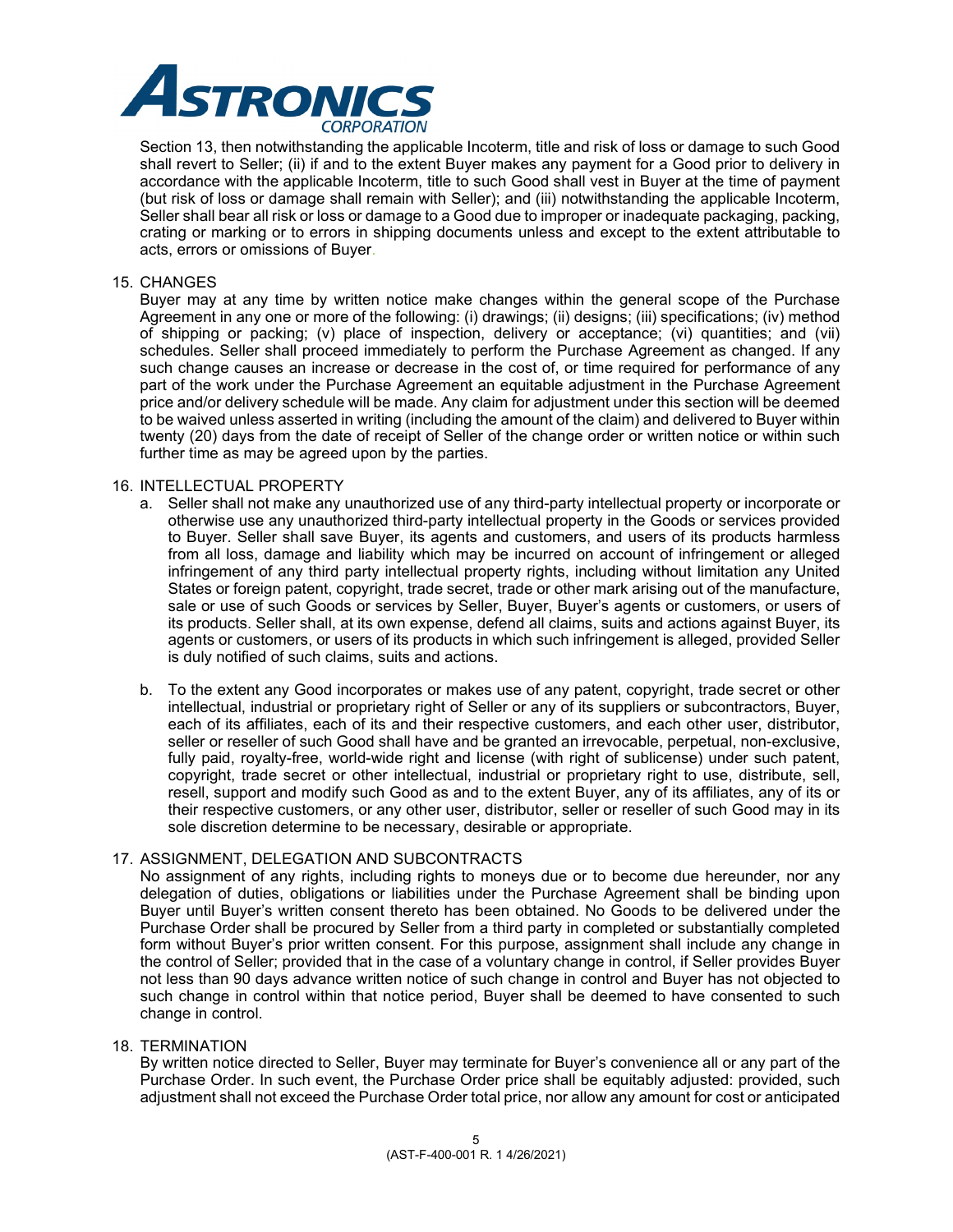

profit for performance not rendered: provided further, Seller's written claim for adjustment is received within thirty (30) days following the effective date of termination set forth in Buyer's written notice. Such termination shall not relieve Buyer or Seller of their respective obligations as to any un-terminated portions of the Purchase Order. Upon receipt of a termination notice, Seller shall stop work to the extent specified in the notice and take such other action as may be necessary or as Buyer may direct for the transfer, protection, preservation of property and contract rights which are related to the termination, and to minimize the cost of termination, to and for the benefit of Buyer.

## 19. CANCELLATION – CAUSE

- a. If Seller fails to make delivery of the Goods, or fails to perform the services, in accordance with the delivery dates specified in the Purchase Order, or fails to perform any other provision of the Purchase Agreement, or so fails to make progress as to endanger performance of the Purchase Order in accordance with its terms, and does not cure such failure within ten (10) days after notice from Buyer, Buyer may (in addition to any other right or remedy provided by the Purchase Agreement or by law) terminate all or any part of the Purchase Order by written notice to Seller without liability and purchase substitute goods elsewhere. In the event of such termination, Seller shall be liable to Buyer for any excess cost occasioned by Buyer. Seller shall continue performance of the Purchase Order to the extent not terminated pursuant to this Section 19.
- b. Except with respect to defaults of subcontractors at any tier, Seller shall not be liable to Buyer if the failure to perform the Purchase Agreement arises out of causes beyond the control and without the fault or negligence of Seller. If the failure to perform is caused by the default of a subcontractor at any tier, and if such default arises out of causes beyond the control of both Seller and subcontractor, and without the fault or negligence of either of them, Seller shall not be liable to Buyer unless the goods or services to be furnished by the subcontractor were obtainable from other sources in sufficient time to permit Seller to meet the requirements of the Purchase Agreement.
- c. If the Purchase Order is terminated as provided in this Section 19, Buyer, in addition to any other rights provided herein, may require Seller to transfer title and deliver to Buyer (i) any completed Goods, and (ii) such partially completed Goods and materials, parts, tools, dies, jigs, fixtures, plans, drawings, information, and contract rights as Seller has specifically produced or specifically acquired for the performance of the Purchase Agreement. If, after notice of the termination of the Purchase Order "with cause," it is determined that the failure to perform is due to causes totally beyond the control and totally without the fault or negligence of Seller, such notice of default shall be deemed to have been issued pursuant to Section 18 hereof, and the rights and obligations of the parties hereto shall be governed by such Section 18.

#### 20. COMPLIANCE WITH LAWS

- a. In the performance of the Purchase Agreement Seller shall comply with all federal, state and local safety laws, the provisions of the Fair Labor Standard Act (FLSA) of 1938, as amended, the Equal Opportunity provisions of Presidential Executive Orders, including without limitation, Executive Order 13496, Notification of Employee Rights under Federal Labor Laws (29 CFR Part 471, Appendix A to Subpart A), and all other applicable federal, state and local laws, regulations, rules and ordinances (collectively, "applicable laws"). Seller agrees, upon request, to furnish Buyer a certificate regarding FLSA compliance or compliance with other applicable laws in such form as Buyer may from time to time require. Seller agrees to indemnify and hold Buyer harmless to the full extent of any loss, damage or expense (including attorneys' fees) which Buyer may incur as a result of Seller's violation of any applicable laws.
- b. Seller warrants that Seller has not been and is currently not excluded, debarred, suspended or otherwise declared ineligible by any governmental, regulatory or administrative body, agency, board or authority from providing any good and/or supplying any service of the type included in the Purchase Order or is the subject of any investigation, action or proceeding that could lead to such party being excluded, debarred or suspended or otherwise declared ineligible by any governmental, regulatory or administrative body, agency, board or authority from providing any good or service of the type included in the Purchase Order.

## 21. PUBLICITY AND DISCLOSURE

a. No press release, advertisement, or other disclosure relating to the Purchase Agreement shall be made without Buyer's prior written approval. Seller shall require any and all of its subcontractors to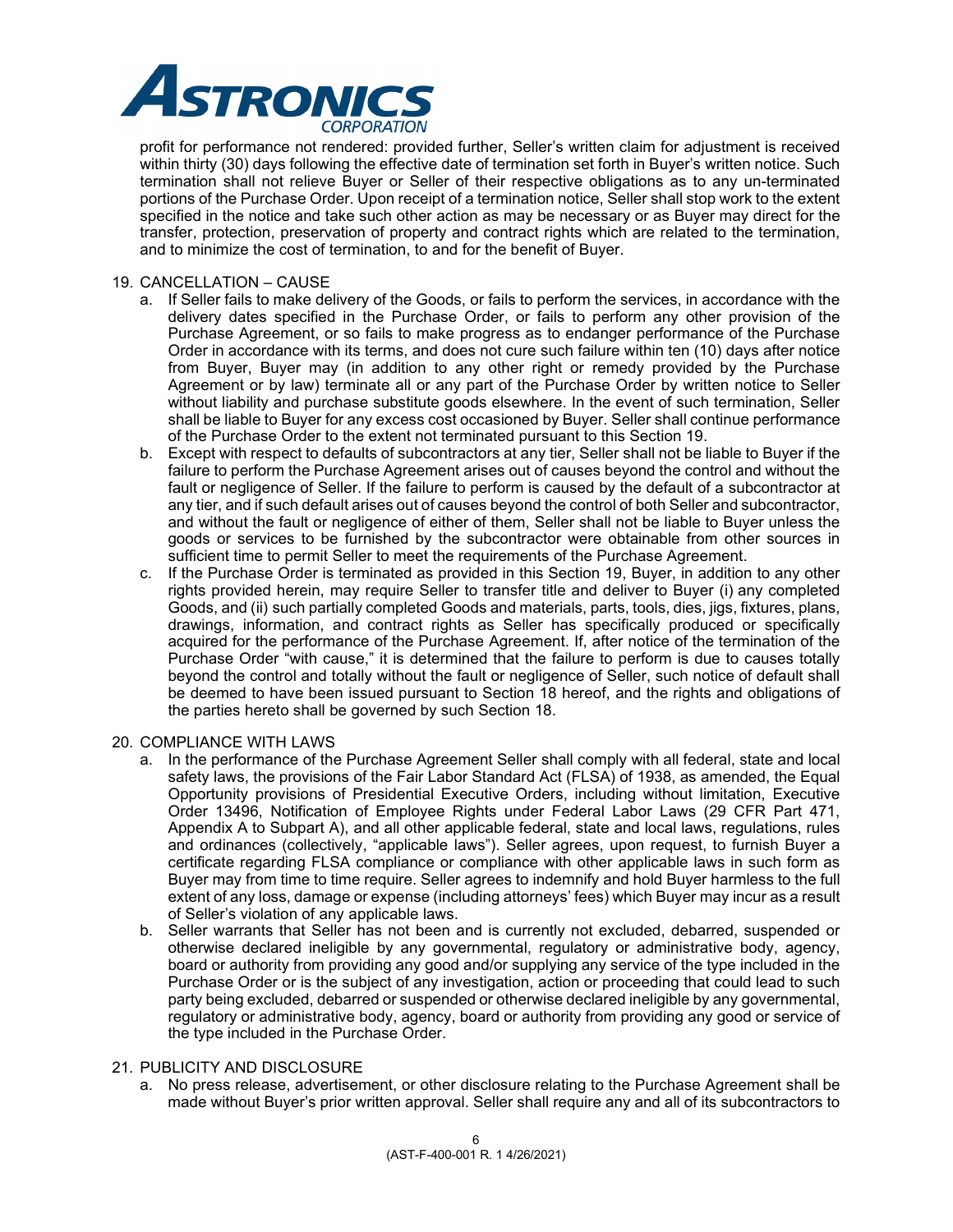

comply with these requirements and shall be liable for any failure of its subcontractors to comply with this requirement.

- b. Seller shall keep confidential all designs, processes, drawings, specifications, reports, data and other technical or proprietary information and the features of all parts, equipment, tools, gauges, patterns, and other Goods furnished or disclosed to Seller by Buyer in connection with the Purchase Agreement, unless otherwise provided herein or authorized by Buyer in writing. Seller shall use such information and Goods, and the features thereof, only in the performance of the Purchase Agreement. Upon completion or termination of the Purchase Order, Seller shall return all such information and Goods to Buyer or make such other disposition thereof as may be directed or approved by Buyer.
- c. Seller shall notify Buyer immediately if any Buyer proprietary data is physically or electronically obtained by unauthorized parties such as, but not limited to, a data breach of Seller's IT systems.

#### 22. WAIVER

No failure on the part of either Party in exercising any right or remedy under the Purchase Agreement shall operate as a waiver thereof, nor shall any single or partial exercise of any such right or remedy preclude any other or further exercise thereof or the exercise of any other right or remedy under the Purchase Agreement, in law or in equity, conferred by statute, or otherwise. A waiver by or on behalf of a Party of any breach of the Purchase Agreement shall not be binding upon such Party unless it is in writing executed by such Party. A waiver shall not operate as a waiver of any future breach, whether of a like or different character, except to the extent specifically provided in such waiver.

#### 23. HAZARDOUS MATERIAL PACKAGING, LABELING AND SHIPPING

Seller shall package, label, transport and ship hazardous materials or Goods containing hazardous materials in accordance with all applicable federal, state and local laws and regulations including but not limited to current published issues of tariffs and regulations reflecting 49 Code of Federal Regulation Articles 100-199 and shall furnish appropriate Safety Data Sheets. Seller shall ensure that all shipping documents are properly identified as hazardous material and specify any handling and storage requirements on all shipping documents.

#### 24. HOLD HARMLESS AND INDEMNIFICATION

Seller shall be liable for and indemnify and hold harmless Buyer and its affiliates from and against any and all Losses, liabilities, damages, damage awards, judgments, settlements, indemnification payments, charges, fines, penalties, taxes, duties, costs and expenses of any kind, including, but not limited to, attorneys' fees', experts fees and other legal costs and expenses in connection with investigating, defending and settling claims and, actions, lawsuits, proceedings and demands related thereto (collectively "Losses") which they, or any of them, may suffer, sustain, become subject to, pay or incur to the extent the same arise out of or in connection with or are attributable to (i) any breach of the Purchase Agreement by Seller or any of its officers, employees, directors or subcontractors or resulting from any act, error or omission (whether or not negligent) on the part of Seller or another of its officers, employees, directors or subcontractors, (ii) any negligent act, error or omission, willful or intentional misconduct, or noncompliance with any applicable law on the part of Seller or any of its officers, employees, directors or subcontractors in connection with any Good or the Purchase Agreement, or (iii) any claim, action, lawsuit, proceeding or demand any third party may assert against Buyer or any of its Affiliates that arises out of or in connection with or is attributable to any matter referred to in clause (i) or (ii) above; provided, however, that Seller shall have no liability or obligation for Losses to the extent the same arise out of or in connection with or are attributable to any (A) any breach of the Purchase Agreement by Buyer or resulting from any act, error or omission (whether or not negligent) on the part of Buyer or any of its affiliates, or (B) any negligent act, error or omission, willful or intentional misconduct, or noncompliance with any applicable law on the part of Buyer or any of its affiliates in connection with a Good or the Purchase Agreement.

25. RESERVED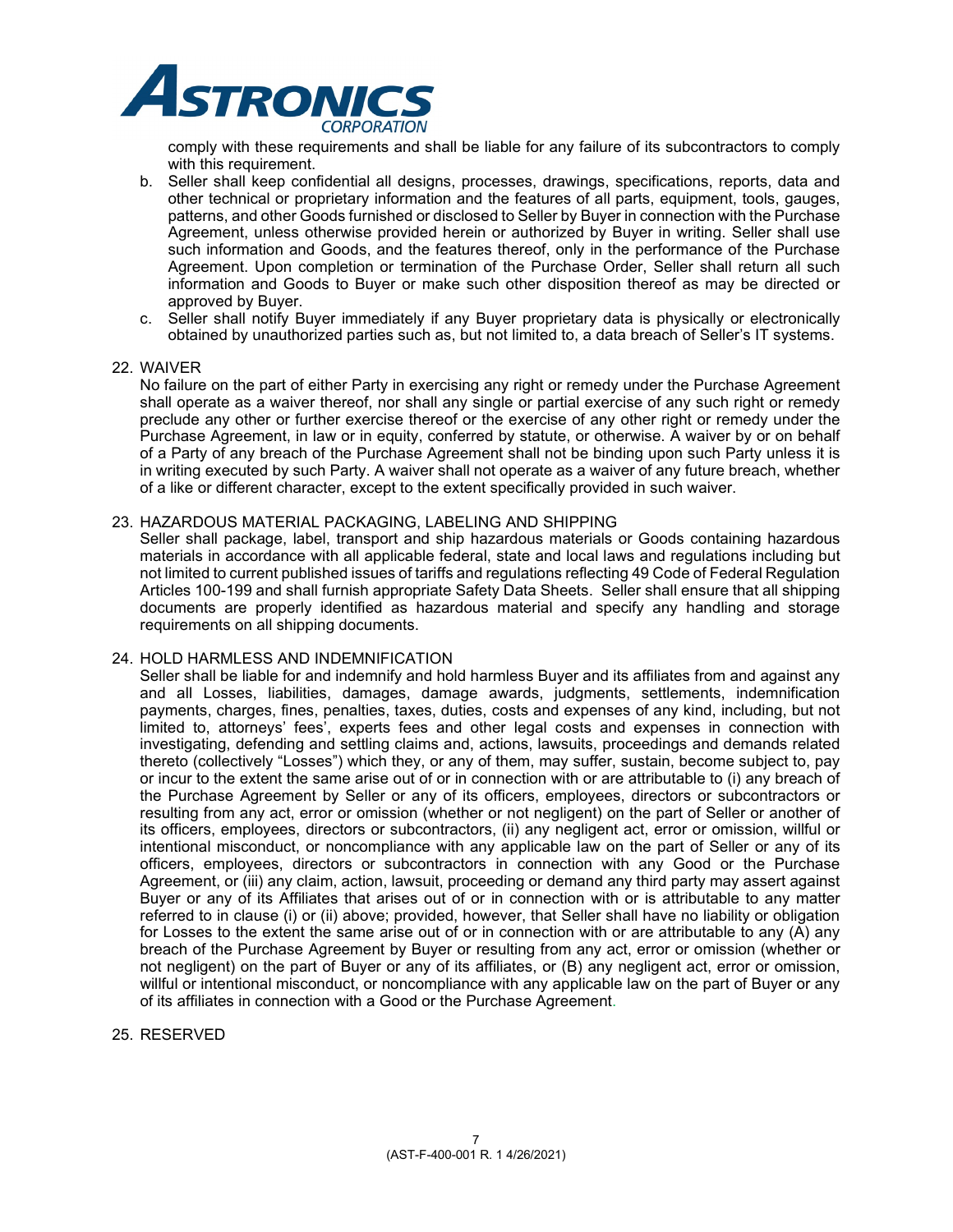

## 26. TAXES

Unless prohibited by law, Seller shall pay and has included in the price of the Purchase Order, as a separate line item, any federal, state or local tax, transportation tax, or other tax which is required to be imposed upon the Goods ordered hereunder, or by reason of their sale or delivery.

## 27. DESIGN, TOOLS, DIES, ETC.

- a. Unless otherwise agreed in the Purchase Agreement, Seller at its cost shall supply all material, equipment, designs, drawings, tools, and facilities required to perform the Purchase Agreement.
- b. Any and all designs, drawings, schematics, plans, specifications, photographs, information and data which are furnished or provided by or through Buyer or paid for by Buyer in connection with the Purchase Agreement are and shall remain the sole property of Buyer, and any and all designs, drawings, schematics, plans, specifications, photographs, information and data, including, but not limited to technical and testing reports, which are produced, written, prepared, developed or created by Seller and furnished or provided (or required to be furnished or provided) to Buyer in connection with the Purchase Agreement shall be deemed to be works made for hire and, when produced, written, prepared, developed or created, all copyright and other right, title and interest therein and thereto shall vest in and be assigned and transferred to Buyer and the same shall thereafter be the sole property of Buyer; provided, however, that to the extent any pre-existing design, drawing, schematic, plan, specification, photograph, information or data or pre-existing patent, copyright, trade secret or other intellectual, industrial or proprietary right of Seller is incorporated in or used by Seller to produce, write, prepare, develop or create any such design, drawing, schematic, plan, specification, photograph, information or data which is furnished or provided (or required to be furnished or provided) to Buyer in connection with the Purchase Agreement, Seller shall retain ownership thereof, but Buyer shall have and be granted an irrevocable, perpetual, non-exclusive, fully paid, royalty-free, world-wide license (with right of sublicense) to use, distribute, sell, resell, reproduce, support and modify such design, drawing, schematic, plan, specification, photograph, information or data as and to the extent Buyer may in its sole discretion determine to be necessary, desirable or appropriate in connection with any Goods or to exercise any rights, enforce any liabilities and obligations or otherwise carry out the Purchase Agreement. Any failure to comply with the provisions of this Section 27(b) would cause Buyer irreparable injury for which it could not be adequately compensated through an award of damages, and Buyer shall be entitled to seek and obtain injunctive and other equitable relief to enforce and require performance with this Section 27(b) in the event of any actual or threatened breach thereof.
- c. Seller shall use designs, drawings, schematics, plans, specifications, photographs, information and data which are furnished or provided by or through Buyer at Seller's own risk and Seller shall be responsible for all loss of or damage to the same or to any person while in Seller's custody. Seller shall, at its sole cost, store and maintain all such property in good condition and repair. Buyer makes no warranties of any nature with respect to any such property, which is furnished "AS IS."
- d. Graphic arts and packaging materials: All film negatives, positives, engravings, electrodes, and dies made by Seller for the production of material on the Purchase Agreement will become the property of Buyer and shall be surrendered upon request.
- e. Notwithstanding anything herein to the contrary, the provisions of this Section 27 do not apply to property owned by the United States government. Disposition and use of U.S. government property shall be governed by applicable U.S. government regulations.

## 28. ONGOING PRODUCTION

Seller shall give Buyer not less than twelve months' notice and an opportunity for a "last buy" of the Goods being supplied under the Purchase Order at reasonable prices consistent with Seller's prior pricing practices with respect to such Goods prior to Seller's discontinuance of its ability to manufacture such Goods for any reason.

## 29. ADVERSE CHANGES TO SELLERS BUSINESS CONDITIONS

Seller shall notify Buyer of substantive changes to Seller's business that will negatively impact its business, assets, or financial condition. In this event, Buyer shall have the opportunity to renegotiate, suspend, or terminate the Purchase Agreement.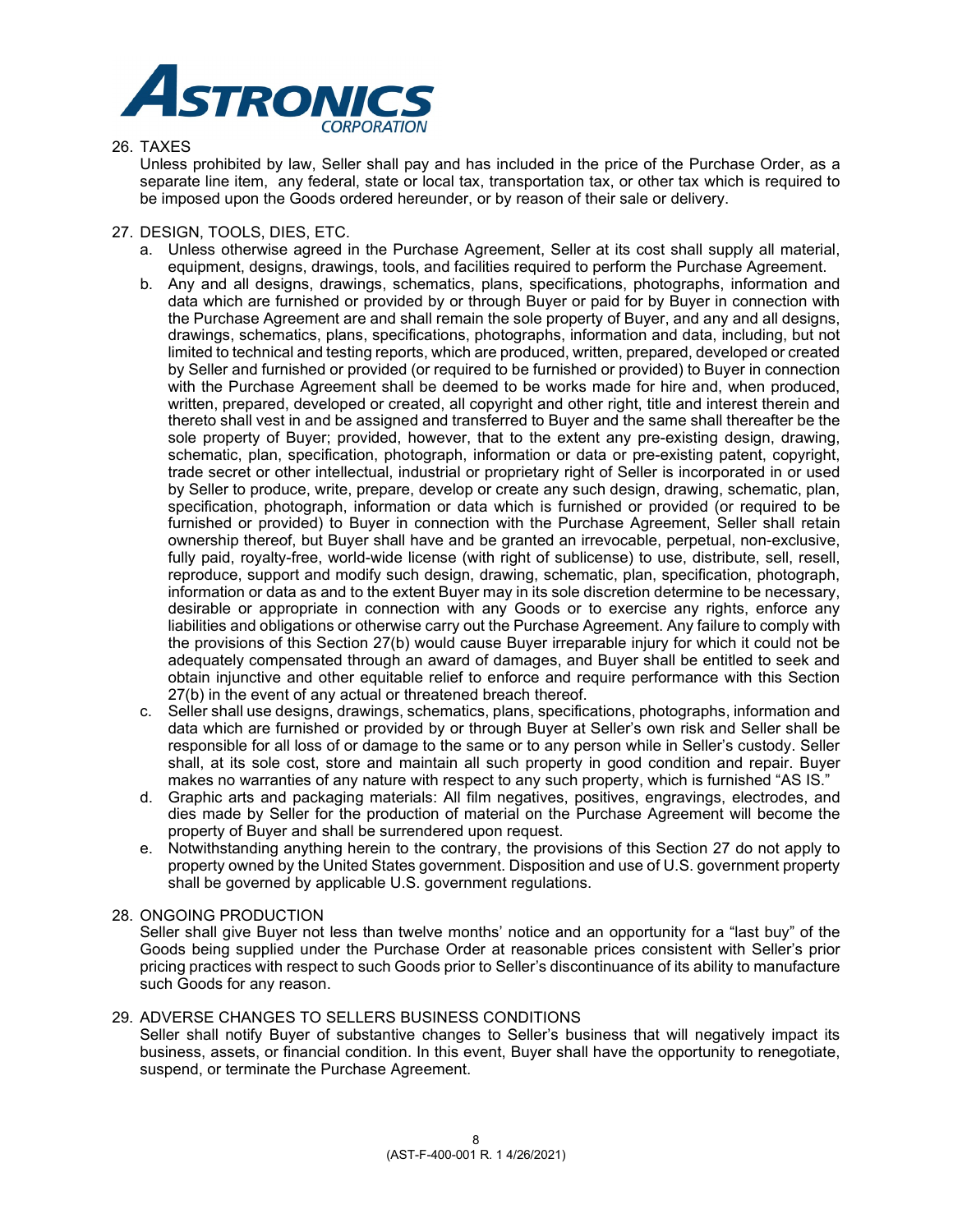

## 30. FAILURE TO PAY SUPPLIERS

Seller shall notify Buyer in the event that Seller's financial situation or other circumstances lead to not paying a sub-tier supplier that is part of the supply chain supporting the Goods ordered by Buyer and which results in a potential delivery delay of those Goods.

## 31. EXPORT LAWS AND REGULATIONS

- a. In performing its obligations under the Purchase Agreement, Seller will comply with United States export control and asset control laws, regulations, and orders, as they may be amended from time to time, applicable to the export or re-export of Goods or services, including software, processes, or technical data ("Items"). Such regulations include without limitation the Export Administration Regulations ("EAR"), International Traffic in Arms Regulations ("ITAR"), and regulations and orders administered by the Treasury Department's Office of Foreign Assets Control (collectively, "Export Control Laws").
- b. Seller shall be responsible for obtaining the required authorizations prior to conducting an export or re-export of any Items, as defined in such laws and regulations. Buyer shall reasonably cooperate with, and exercise reasonable efforts to support, Seller making the export or re-export in obtaining any necessary licenses or authorizations required to perform Seller's obligations under the Purchase Agreement.
- c. Seller shall, upon written request of Buyer, provide the Export Control Classification Numbers ("ECCNs") for each Item being delivered to Buyer as well as the ECCNs for any components or parts of each Item, if such component ECCNs are different from the ECCN of the Item at issue.
- d. Seller represents that (i) any Items, and the parts and components thereof, it is providing in conjunction with the Purchase Agreement are not currently "defense articles" as that term is defined in 22 C.F.R. § 120.6 of the ITAR and (ii) the services (if any) that Seller is providing in conjunction with the Purchase Agreement are not currently "defense services" as that term is defined in 22 C.F.R. § 120.9 of the ITAR. Seller acknowledges that this representation means that an official capable of binding Seller knows or has otherwise determined that such Items, and the parts and components thereof, are not currently on the United States Munitions List at 22 C.F.R. § 121.1. Each party agrees to reasonably cooperate with the other in providing, upon written request of the other party, documentation or other information that supports or confirms this representation, including, for example, Commodity Jurisdiction Determinations.
- e. To the extent that such Items, or any parts or components thereof, were specifically designed or modified for a military end use or end user, Seller shall notify Buyer of this fact and shall also provide Buyer with written confirmation from the United States Department of State that such Items, and all such parts or components thereof, are dual-use Items subject to the jurisdiction of the Department of Commerce.

## 32. CONFLICT MINERALS

- a. Seller must demonstrate that all gold, tin, tantalum or tungsten (or derivative thereof) (collectively referred to as "3TG") in the products it sells to Astronics were sourced from RMI RMAP conformant smelters.
- b. As a public company, Astronics Corporation is required to comply with Section 1502 of the United States Dodd-Frank Wall Street Reform and Consumer Protection Act, and, among other things, such act requires that Astronics Corporation make certain disclosures related to the use of Conflict Minerals in filings it makes with the United States Securities and Exchange Commission. Seller will source and track the chain of custody of all 3TG that may be contained in any Goods in accordance with the OECD Due Diligence Guidance for Responsible Supply Chains of Minerals from Conflict-Affected and High-Risk Areas or such other internationally recognized due diligence standard as Astronics Corporation may approve. Seller shall, if and whenever requested by Buyer or Astronics Corporation, provide Astronics Corporation with a declaration in the form of the EICC-GESI Conflict Minerals Reporting Template ("CMRT") as adopted by EICC-GESI with respect to all Goods and any and all such other information and data related to the use of Conflict Minerals in Goods that Seller may reasonably request.
- c. Supplier will at all times be able to deliver to Astronics its current CMRT that has been generated through the surveying of its relevant direct suppliers within the previous 12 months using the most current version of the CMRT. The supplier is required to cascade this requirement down the supply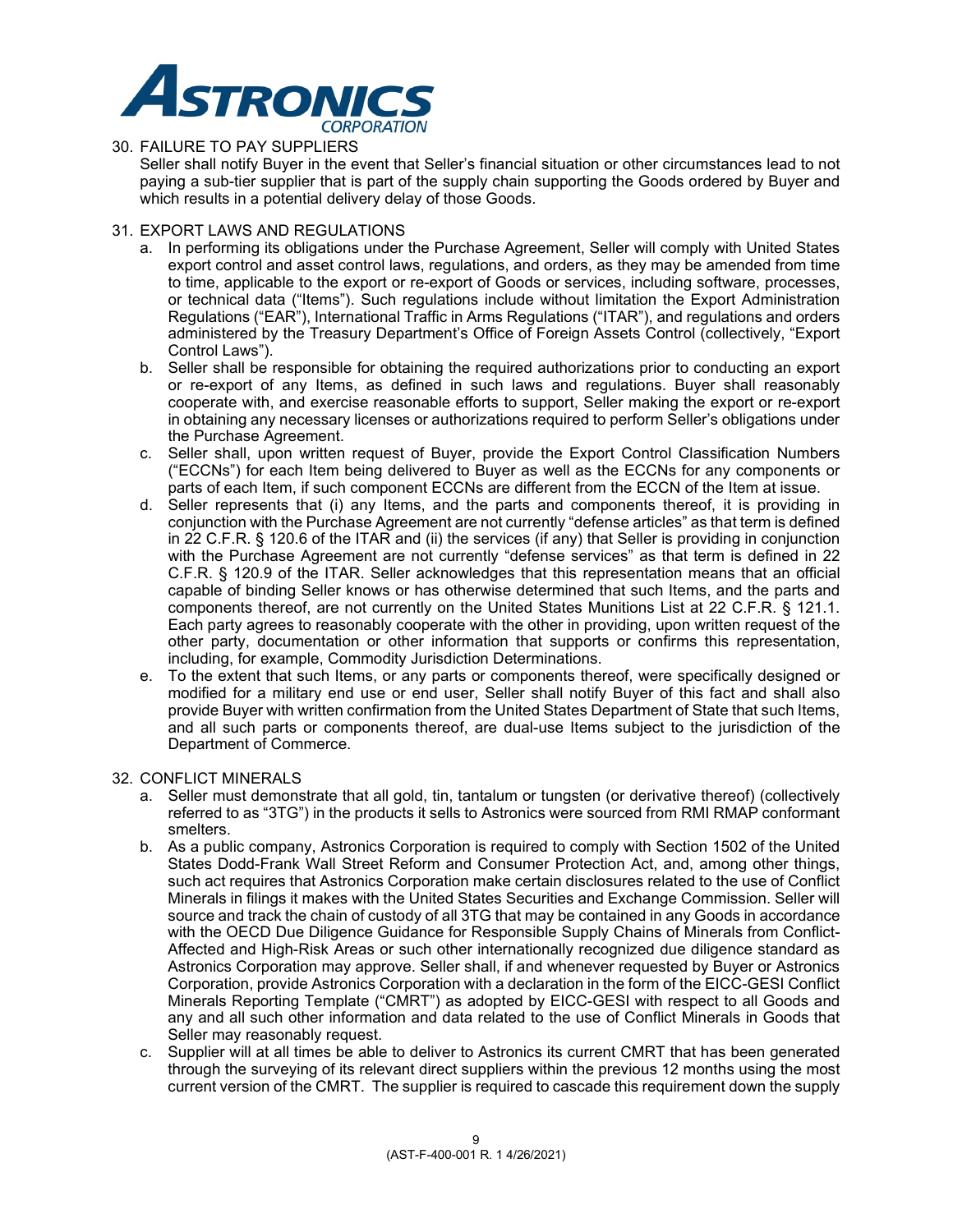

chain to its suppliers and, in turn, require them to cascade the requirement to survey their suppliers using the CMRT at least once each year.

d. If Buyer believes that a Good contains (or includes, makes use of or was made from a material, part or component that that contains) a 3TG whose purchase funded violence in the Covered Countries: (i) Buyer may, at its option, by providing notice thereof to Seller, suspend the Purchase Order as to such Good until Seller is able to confirm to the reasonable satisfaction of Buyer whether or not such Good contains any 3TG whose purchase funded violence in the Covered Countries; and (ii) if it is determined that such Good contains any 3TG whose purchase funded violence in the Covered Countries or if Seller is not able to confirm to the reasonable satisfaction of Buyer whether or not such Good contains any Conflict Mineral within 90 days after being requested to do so by Buyer, Buyer may, at its option, by providing notice thereof to Seller, terminate the Purchase Order as to such Good. Buyer shall have no liability or obligation with respect to any Good as to which the Purchase Order is terminated or suspended pursuant to this Section 32 (c).

### 33. RoHS COMPLIANCE

Unless Seller has expressly and in writing informed Buyer to the contrary, Seller represents that any product delivered to Buyer under this order is in compliance with the European Union (EU) Directive 2011/65/EU on the Restriction of the Use of certain Hazardous Substances in Electrical and Electronic Equipment (RoHS Recast). In particular, the products have been tested as needed for the presence of Lead, Cadmium, Mercury, Hexavalent chromium, Polybrominated biphenyls (PBB), and Polybrominated diphenyl ethers (PBDE). For Cadmium there must be less than 0.01% of the substance by weight at raw homogeneous materials level. For Lead, PBB, PBDE, mercury and Hexavalent chromium, there must be no more than 0.1% of the material, when calculated by weight at raw homogeneous materials.

#### *.*  34. REACH COMPLIANCE

"REACH" is European Union Regulation (EC) No 1907/2006 concerning the "Regulation on Registration, Evaluation, Authorization and Restriction of Chemicals effective June1, 2007. Under REACH, Buyer's customers within the European Union may require that Buyer identify any Substances of Very High Concern (SVHC) from the Candidate List as defined under REACH and Buyer will need to have Seller identify any such SVHCs in its products. Upon request, Seller agrees (1) to provide to Buyer, at no increase in contract price, information regarding any SVHC's present in Seller's products, including the SVHC's name, amount contained, by weight, total part weight and safe usage information, based on the Candidate List in place at the time of receipt of request, (2) to submit response within 45 days upon receipt of request, and (3) to permit Buyer to disclose such information to its customers or regulatory authorities for the purpose of compliance with the REACH regulation. If at any time, the product's chemical composition change after a response is provided, Seller is required to provide Buyer with the revised information. Buyer reserves the right to request REACH information up to thirty-six months after last shipment of a product by Seller to Buyer.

## 35. FEDERAL ACQUISITION REGULATIONS

If the Purchase Order references a prime contract funded in whole or in part by the US Government, then the Federal Acquisition Regulation (FAR) Clauses as provided under FAR 52.244-6 are applicable to the Purchase Order as provided in that clause. If the Goods do not qualify as a "commercial item" as defined in Federal Acquisition Regulation 2.101, Definitions, then additional FAR clauses may apply. If applicable, additional FAR and DFAR clauses may apply as referenced on the applicable purchase order.

## 36. ETHICS

- a. Seller shall comply with the spirit of the Astronics Corporation Code of Business Conduct and Ethics and the Astronics Corporation Statement on Combatting Human Trafficking, which are posted on the Astronics Corporation website at https://www.astronics.com/about/corporate-responsibility.
- b. Seller shall ensure that the importance of ethical behavior, protection of human rights, and protection of the environment is communicated to its employees and to its sub-tier suppliers as appropriate for the type of business and as required by local rules/regulations.
- c. Seller commits that any material violation of law by Seller relating to basic working conditions and human rights, including laws regarding slavery and human trafficking, applicable to Seller's performance under the Purchase Agreement may be considered a material breach of the Purchase Agreement for which Buyer may elect to cancel any open Purchase Orders between Buyer and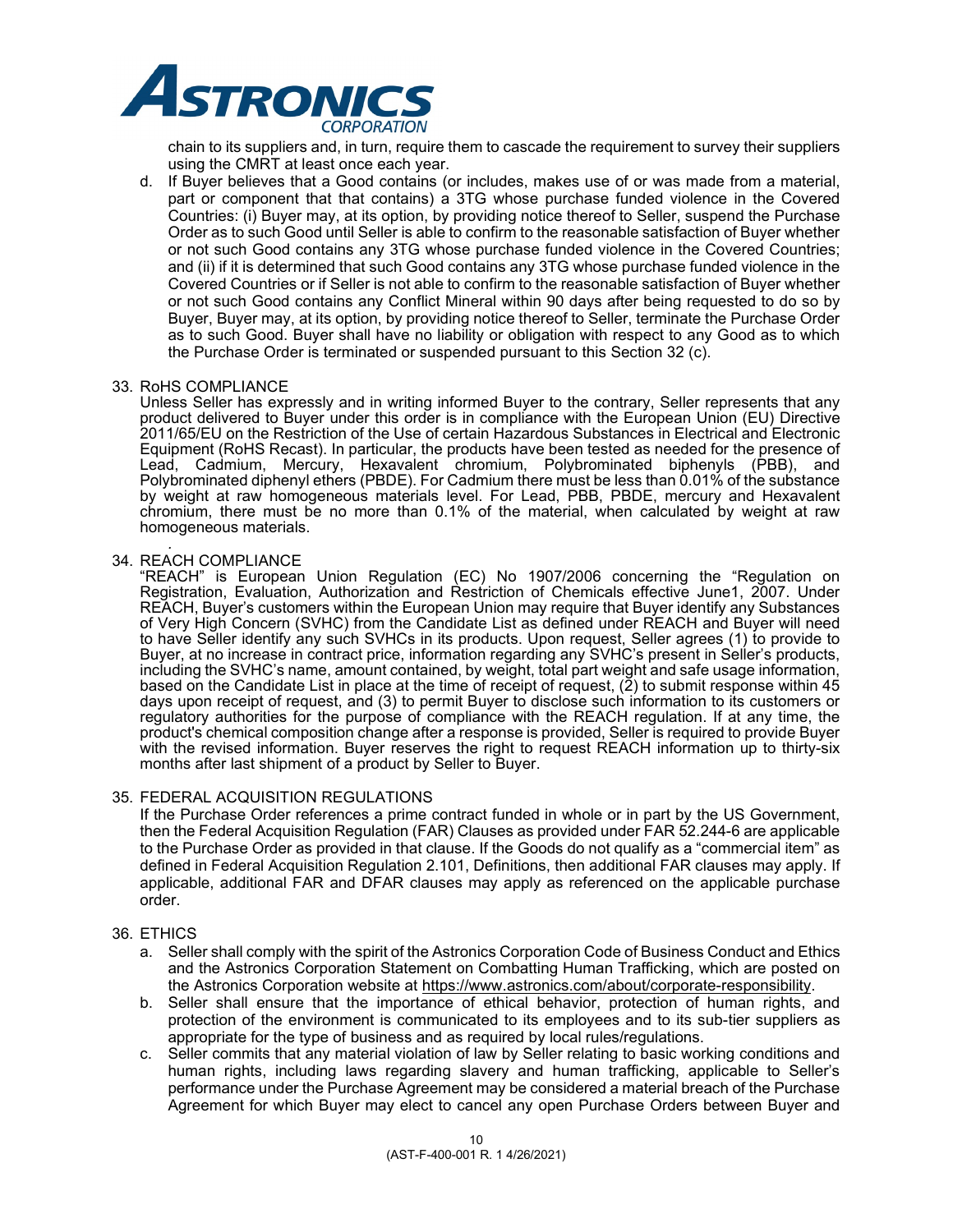

Seller, for cause, in accordance with the provisions of the Purchase Agreement, or exercise any other right of Buyer for an Event of Default under the Purchase Agreement. Seller shall include the substance of this Section 36, including this flow down requirement, in all subcontracts awarded by Seller for build to print work performed under the Purchase Agreement.

## 37. OZONE-DEPLETING SUBSTANCE

- a. Definition. "Ozone-depleting substance," as used in this Section, means any substance the Environmental Protection Agency designates in 40 CFR Part 82 as--
	- Class I, including, but not limited to, chlorofluorocarbons, halons, carbon tetrachloride, and methyl chloroform; or
	- Class II, including, but not limited to hydrochlorofluorocarbons.
- b. Seller shall label Goods which contain or are manufactured with ozone-depleting substances in the manner and to the extent required by 42 U.S.C. 7671j (b), (c), and (d) and 40 CFR Part 82, Subpart E, as applicable:

Warning<br>Contains \* , a substance(s) which harm(s) public health and environment by destroying ozone in the upper atmosphere.

Warning<br>Manufactured with \* Manufactured with  $*$ \_\_\_\_\_, a substance(s) which harm(s) public health and environment by destroying ozone in the upper atmosphere. in the upper atmosphere.

\*Seller shall insert the name of the substance(s).

c. Buyer requires that the provisions/requirements set forth above be included in Seller's direct supply contracts as well as the obligation that they be flowed to the sub-tier supply chain. For the purpose of this note Supply Chain shall mean Seller's direct and indirect suppliers performing value-added activity on the Goods and services. It focuses on direct and lower-tier suppliers.

## 38. PRIORITY RATING

If so identified, the Purchase Order is a "rated order" certified for national defense use, and Seller shall follow all the requirements of the Defense Priorities and Allocation System (DPAS) Regulation (15 CFR Part 700).

## 39. GOVERNING LAW

Unless otherwise expressly provided in a Purchase Agreement governing the Purchase Order, the Purchase Order and these Standard Terms shall be governed by the laws of the State of the United States in which Buyer's address set forth on the face of the Purchase Order is located, without resort to said state's conflicts of law rules for the purpose of applying the laws of another jurisdiction. EACH PARTY SUBMITS TO THE EXCLUSIVE JURISDICTION AND VENUE OF THE FEDERAL COURTS AND STATE COURTS OF SUCH STATE FOR ALL MATTERS RELATED TO OR ARISING OUT OF THE GOODS, ANY SITE WORK OR THE PURCHASE AGREEMENT AND WAIVES ANY AND ALL OBJECTIONS THERETO. The United Nations Convention on Contracts for the International Sale of Goods (CISG) shall not apply.

## 40. SEVERABILITY

If any provision of the Purchase Agreement is invalid, illegal or unenforceable, in whole or in part, such invalidity, illegality or unenforceability will apply only to such provision or part thereof and the remaining part of such provision and all other provisions of the Purchase Agreement will continue in full force and effect in accordance with their terms.

## 41. INSURANCE REQUIREMENTS

Seller shall procure and maintain, at its own cost and expense, adequate Products Liability Insurance with bodily injury/death and property. Upon request by Buyer, Seller shall provide Buyer with (i) a